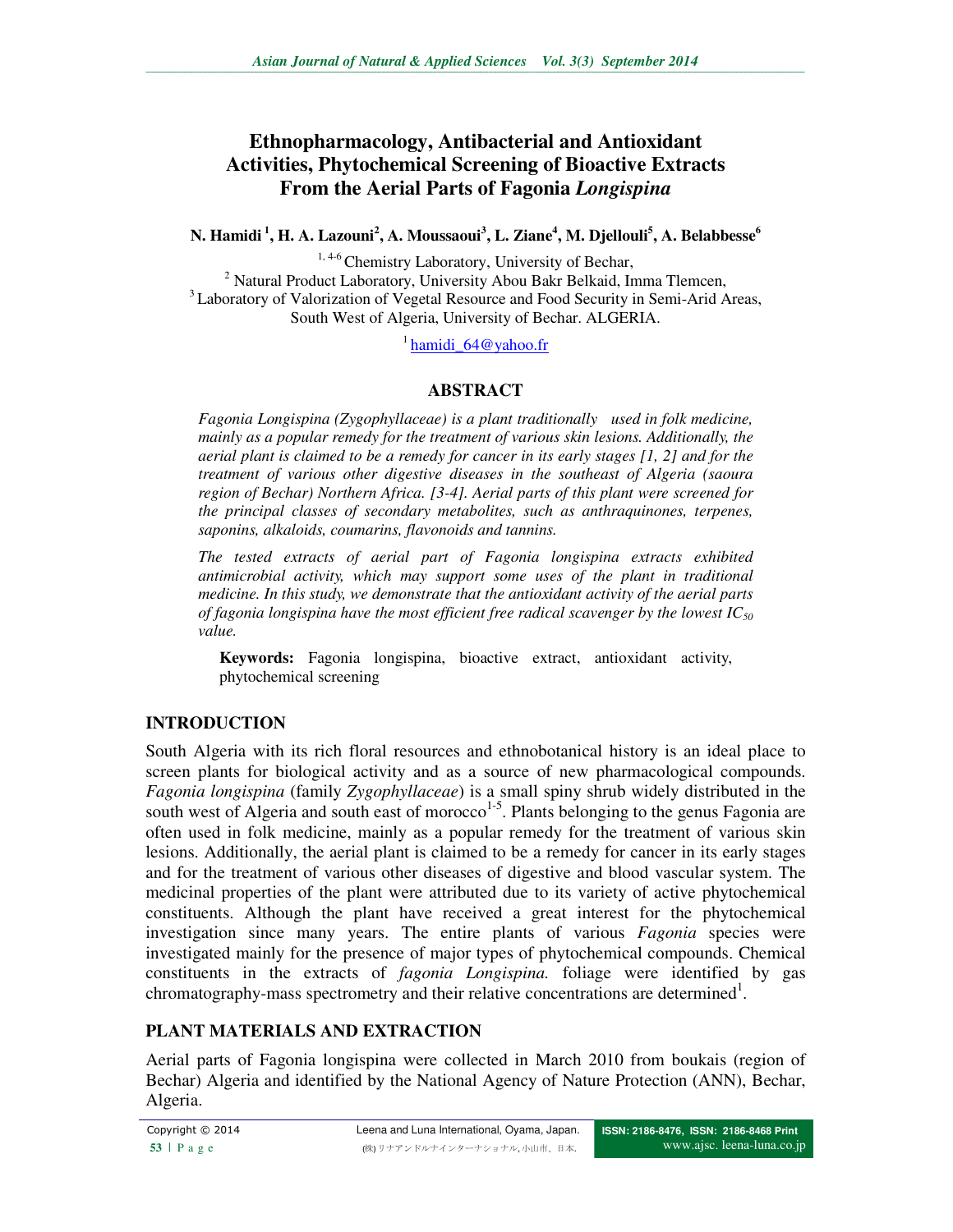The aerial parts of Fagonia lonjispina were individually ground to a fine powder. Extraction using soxhlet apparatus; reflux for 6 hours was performed. The residue was evaporated in vacuo apparatus, and a phytochemical screening for the detection of the main phytoconstituents was carried out <sup>6,7</sup>.

## **BOTANICAL DESCRIPTION**

Fagonia longispina is a tree which belongs to Zygophyllaceae family; it reaches between 10 to 20 cm in height. It is a Low plant whose branches lying on the ground radiate starting from the center. All the plant furnished with sparse hairs which bind sand. Plant provided long stipulate fine, the leaves with three leaflets are not very thick, the median leaflet being broader than the two side ones. The petiole is rather long, especially on the first leaves. Purplished flowers of sharp color. fagonia longispina is common plant known under the vernacular name "Atlihia" and used as a common herbal drug in the south-western Algeria<sup>4</sup>.



Figure 1. General morphology of fagonia longispina

## **STUDY AREA**

The district of Bechar (Saoura region of Bechar) is an area of  $162400 \text{ km}^2$ , it's situated between the high trays and the big Sahara, in the South East of Algeria Northern Africa. It's 1100 km far from the capital Algiers.

Climate is of Sahara continental, its whole dry, cold season starts from December to February and lasts May, June, July and August constitute a hot season it can reach the 45  $^{\circ}$ C  $^{8,9}$ .

## **POPULATION**

The majority of the population consists of four important origins: dewimenâ, ouled djerir, cheraga and ksouri. A total population is 178721(March 2012). The language of the inhabitants is Arabic. The people's main source of living in this region is farming  $^{1, \delta, 9}$ .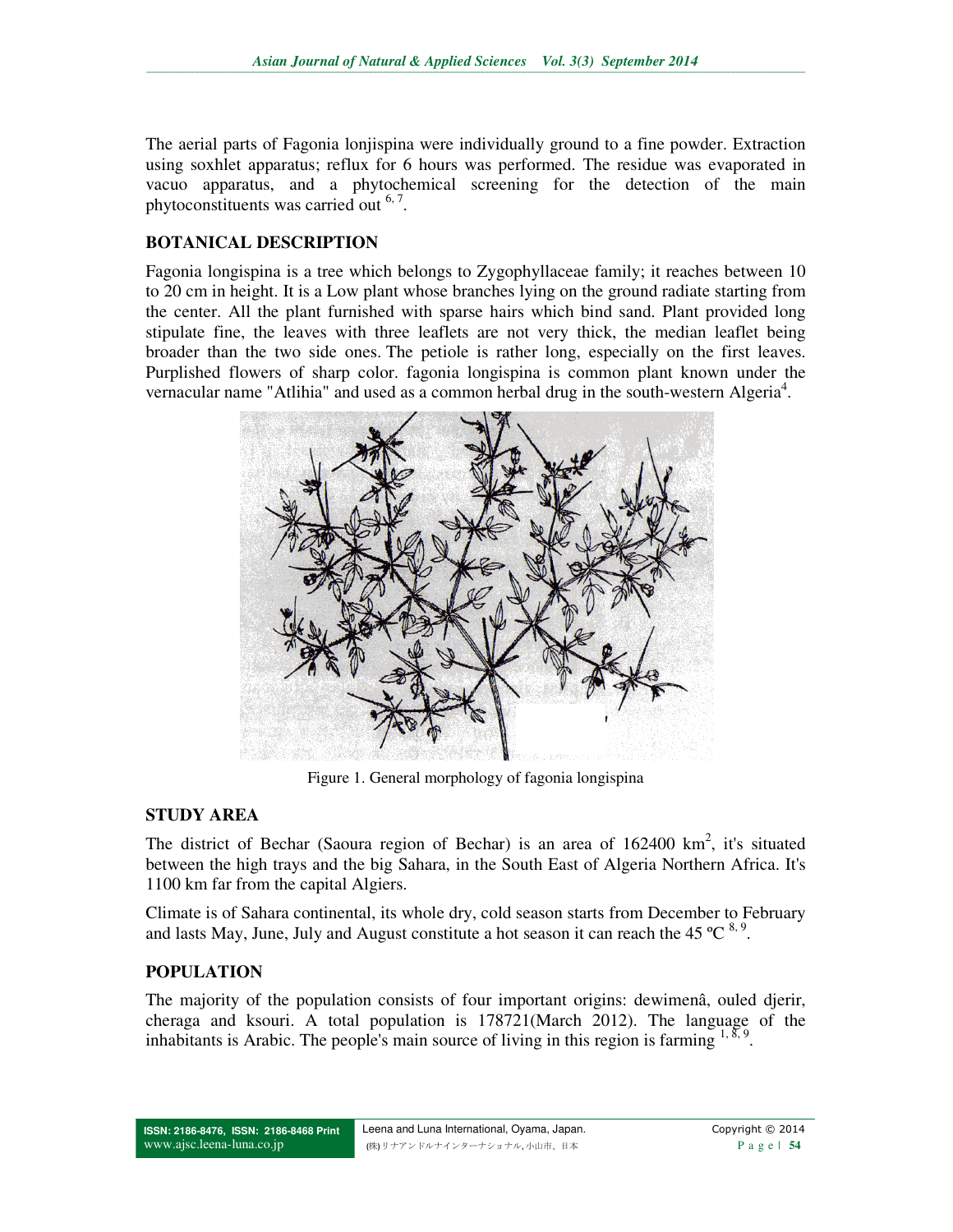

Figure 2. The location of Bechar district, Algeria

## **ETHNOPHARMACOLOGY SCREENING AND METHODOLOGY**

The Fagonia longispina is a bare desert plant .The nomads have used it as a food for their livestock especially when it is green<sup>1, 8, 9</sup>. The fagonia has popularity in folk medicine for the treatment of internal and external disease. In the framework of research on medicinal plants in the South of Algeria and through the results obtained, we achieved an ethnopharmacological survey which showed that this plant is not known by its scientific names but by its vernacular ones, which are "chouika" or "Atlihia". From the study and the investigations conducted for three months in Bechar region, which included many people especially the older ones, as well as people working in the field of forestry and sellers of medicinal herbs. Through this research, we noticed that this plant is used as antiinflammatory especially for the treatment of arthritis and urinary tract inflammation (as diuretic).

The plant is also used by nomads as an insect repellent and its extract as anthelmintic. We noted also that the plant is largely used for cancer prevention, especially in its early stages of the disease, added to other plants.

These observations were proved by another scientific research in which we confirmed the existence of bioactive chemicals with antimicrobial, antioxidant, anticancer activities in this species $1, 21$ .

### **RESULTS AND DISCUSSION**

The fagonia is used as a preventive syrup for cancer ( 90%) and for the treatment of inflammation of the urinary tract( 40%)and it is useful in the treatment of the diseases of the cold, including rheumatoid and arthritis (45%) and as insect repellents ( 35%) and its extract is used as an anthelmintic  $(35\%)$ . The plant is used to get rid of the effects of sensitivity (30%) The ways of preparing medicines may differ from one disease to another. We can also have multiple popular recipes for the same disease, especially the quantity needed by treatment. Often in traditional medicine the water is used as solvent .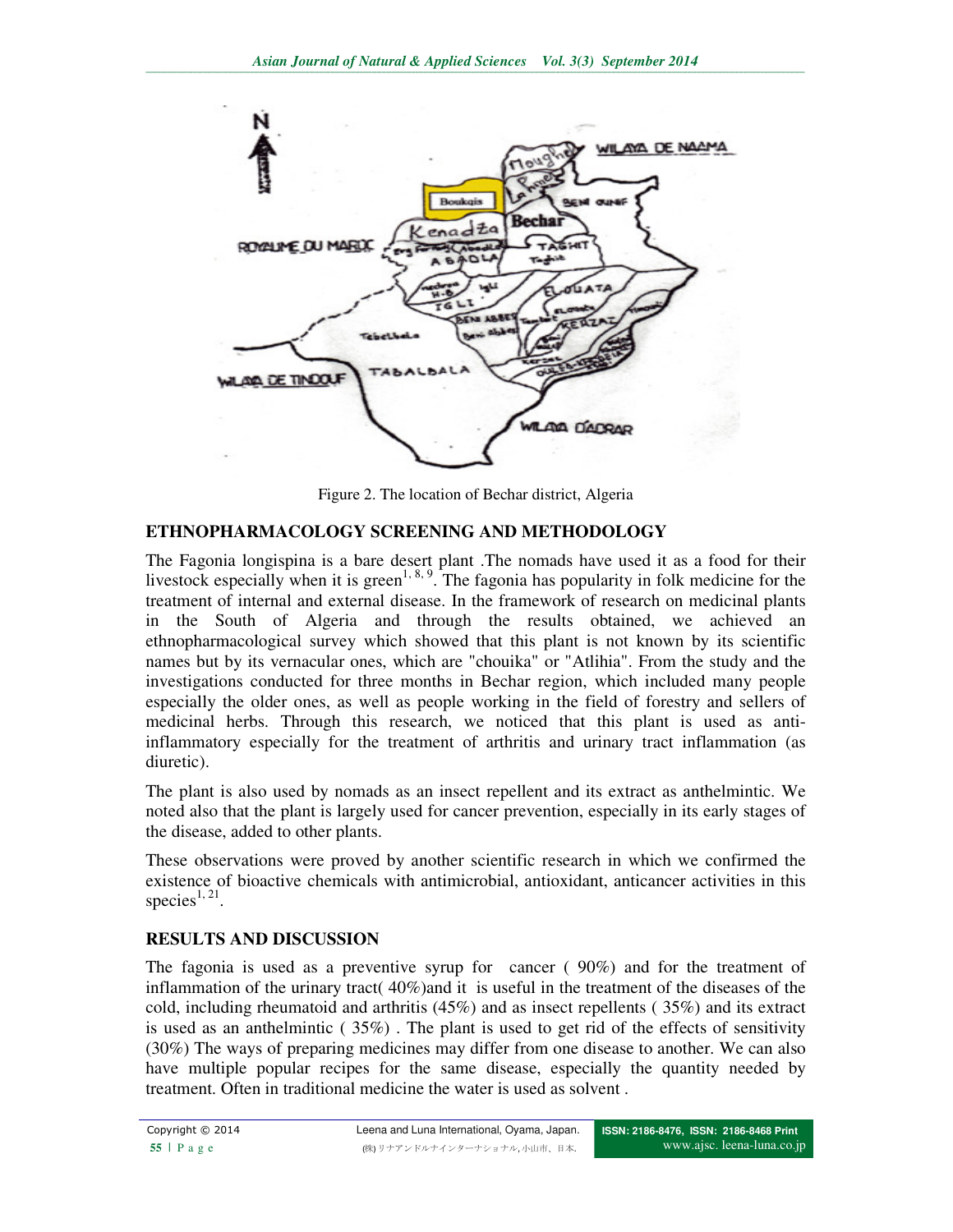The patient may take two glasses a day, morning and night. Statistical information on the The patient may take two glasses a day, morning and night. Statistical information on the plant medicinal value authenticity used by the patients and elderly People are shown in the following histogram (figure 3).



Figure 3. Statistical information of plant ethnopharmacology uses

### **BIOLOGICAL SCREENING**

### **Plant Materials and Extraction**

The aerial parts were separated and oven dried (overnight), the plants were grounded into powder from using the grinder. Extraction using soxhlet apparatus, reflux with H2O, MeOH, Acetone, chloform, Petroleum ether and distillation for 6 h were performed and gave12 % extraction yield $10,11$ .

### **Microorganisms and Medium**

The microorganisms used in this present study were: bacteria (Enterococcus faecalis, Bacillus spizigenil, Salmonella heindelberg, Staphylococcus aureus, Klebsiella pneumoniae, Escherichia coli). dium<br>in this present study were: bacteria (Enterococcus faecalis, Bacillus<br>heindelberg, Staphylococcus aureus, Klebsiella pneumoniae,

### **Antimicrobial Sensitivity Tests**

Sterile 6.0 mm diameter blank disc were used to impregnate of two dilutions of the extracts Sterile 6.0 mm diameter blank disc were used to impregnate of two dilutions of the extracts (Heptane, MeOH, Acetone, Chloroform, Petroleum ether and Dichloromethane). Discs were stored at  $-5^{\circ}\text{C}$  prior to use. Tests were performed by the disc diffusion method. Extract impregnated discs were placed on agar and incubated either at  $37^{\circ}\text{C}$  for 24 - 48 h for bacteria impregnated discs were placed on agar and incubated either at  $37^{\circ}$ C for 24 - 48 h for bacteria or  $25^{\circ}$ C for 24 h. the antibacterial effect is then measured by the clear zones of inhibition.<sup>12-14</sup>

### **RESULTS AND DISCUSSION**

With the only exception of the heptan extract, the tested extracts of aerial part of Fagonia With the only exception of the heptan extract, the tested extracts of aerial part of Fagonia longispina extracts exhibited antimicrobial activity, which may support some uses of the plant in traditional medicine. The resul plant in traditional medicine. The results for the antimicrobial activity test of the extracts plant in traditional medicine. The results for the antimicrobial activity test of the extracts (heptan, MeOH, Acetone, Chloform, Petroleum ether and Dichloromethan) of Fagonia longispina are shown in table 1.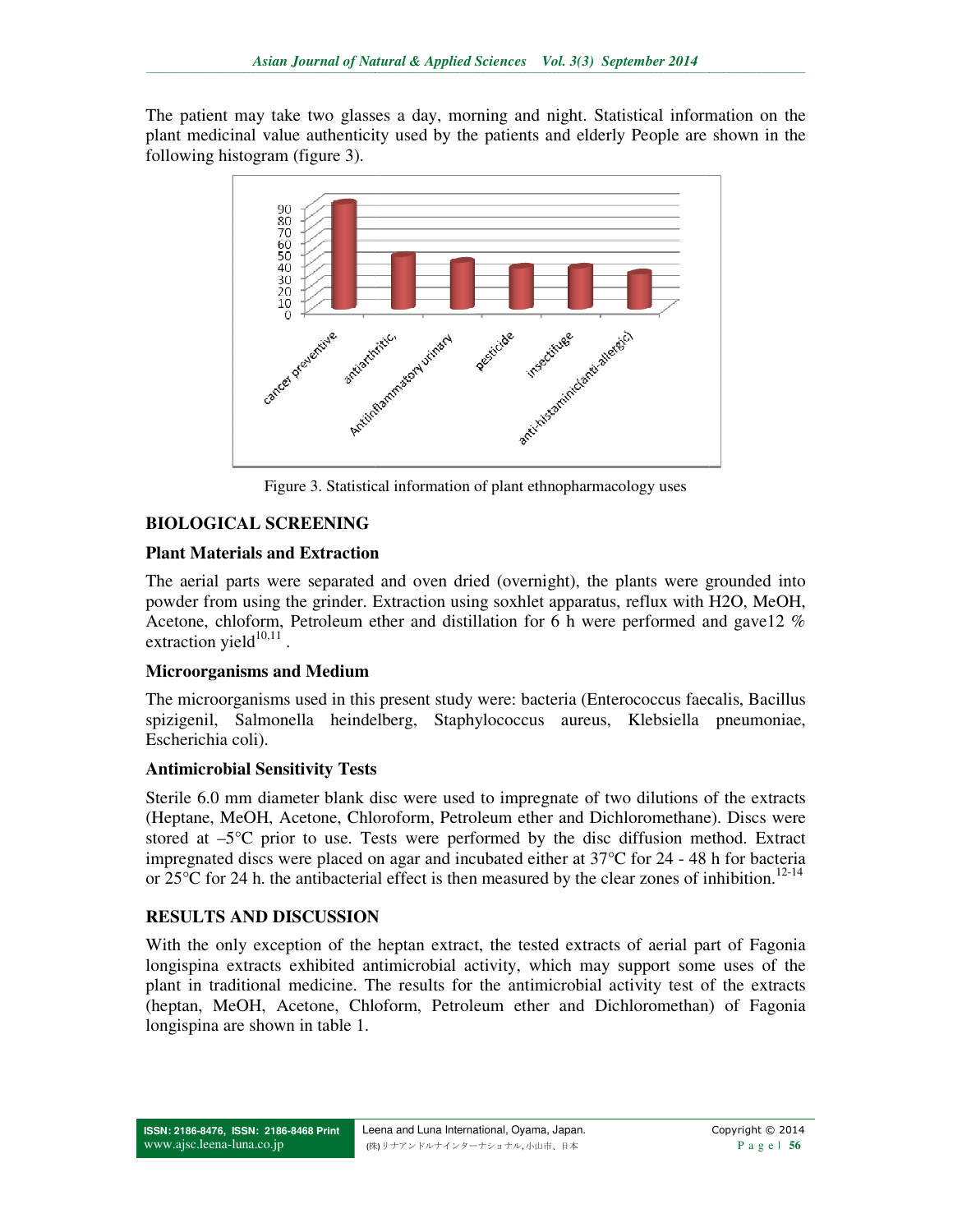| Microorganism                              | Heptan | Petroleum<br>ether | $CH_2Cl_2$ | CHCl <sub>3</sub> | Acetone | MeOH |  |
|--------------------------------------------|--------|--------------------|------------|-------------------|---------|------|--|
| Enterococcus faecalis<br><b>ATCC 29212</b> | n.d    | 7.5                | 7          | 11                | 11      | 9    |  |
| Bacillus spizigenil<br>ATCC6633            | n.d    | 8                  | 7.5        | 10                | 23      | n.d  |  |
| Salmonella heindelberg                     | n.d    | 7.5                | 8          | 13.5              | 11      | 8    |  |
| Staphylococcus aureus<br>ATCC6538          | n.d    | 8                  | 8          | 9                 | 12      | 16   |  |
| Klebsiella neumoniae                       | n.d    | 8.5                | 8.5        | 20                | 9       | 8    |  |
| Escherichia coli<br>ATCC25922              | n.d    | 10                 | 9          | 20                | 12      | 7.5  |  |

#### **Table1. Antibacterial Activity of the aerial parts of Fagonia Longispina**

## **Phytochemical Screening**

Chemical compounds that occur naturally in plants, are responsible for color and organoleptic properties. The term is generally used to refer to those chemicals that may have biological significance but are not established as essential nutrients. Scientists estimate that there may be as many different phytochemicals having the potential to affect diseases such as cancer, stroke or metabolic syndrome. Phytochemical tests are performed on different extracts prepared from the aerial parts of fagonia longispina using solvents of different polarities <sup>8, 15-</sup><br><sup>20</sup>.

## *Test of Flavonoids*

Treat 5 ml of alcoholic extract with a few drops of concentrated HCl and 0.5 g of magnesium turnings.

### *Test of Tannins*

In a test tube, 1ml of ethanolic solution was added to 2 ml of water and 2-3 drops of diluted solution of FeCl3and observed for a green, a blue black or a blue - green coloration, which shows the presence of tannins.

### *Test for Steroids*

After evaporation of 10ml of the ethanolic solution, the residue was taken in 10ml of CHCl<sub>3</sub>, filtrates and added to 5ml of acetic anhydride and some drops of  $H<sub>2</sub>SO<sub>4</sub>$ .

The mixture was agitated. The color changed from violet to green indicating the presence of steroids.

### *Test for Terpenoids*

Amixture of 0.5ml of acetic anhydride and 0.5ml of  $CHCl<sub>3</sub>$  was added to the residue obtained after evaporation of ethanolic solution (10 ml). The filtrate was treated with Liebermann's reagent Burchardt. If a solution is violet- green appears, it indicates the presence of terpenoids.

### **Test of Coumarins**

15ml of HCl (10%) was added to 25ml of ethanolic solution, and heated under reflux for 30 min and strain the mixture. The residue was extracted with 15 ml of etherin triplicate. Divide the filtrate into three equal parts, evaporate the first in a rotary evaporator, dissolve the residue in 1ml of water and divide the volume into two parts, treat the first with 0.5ml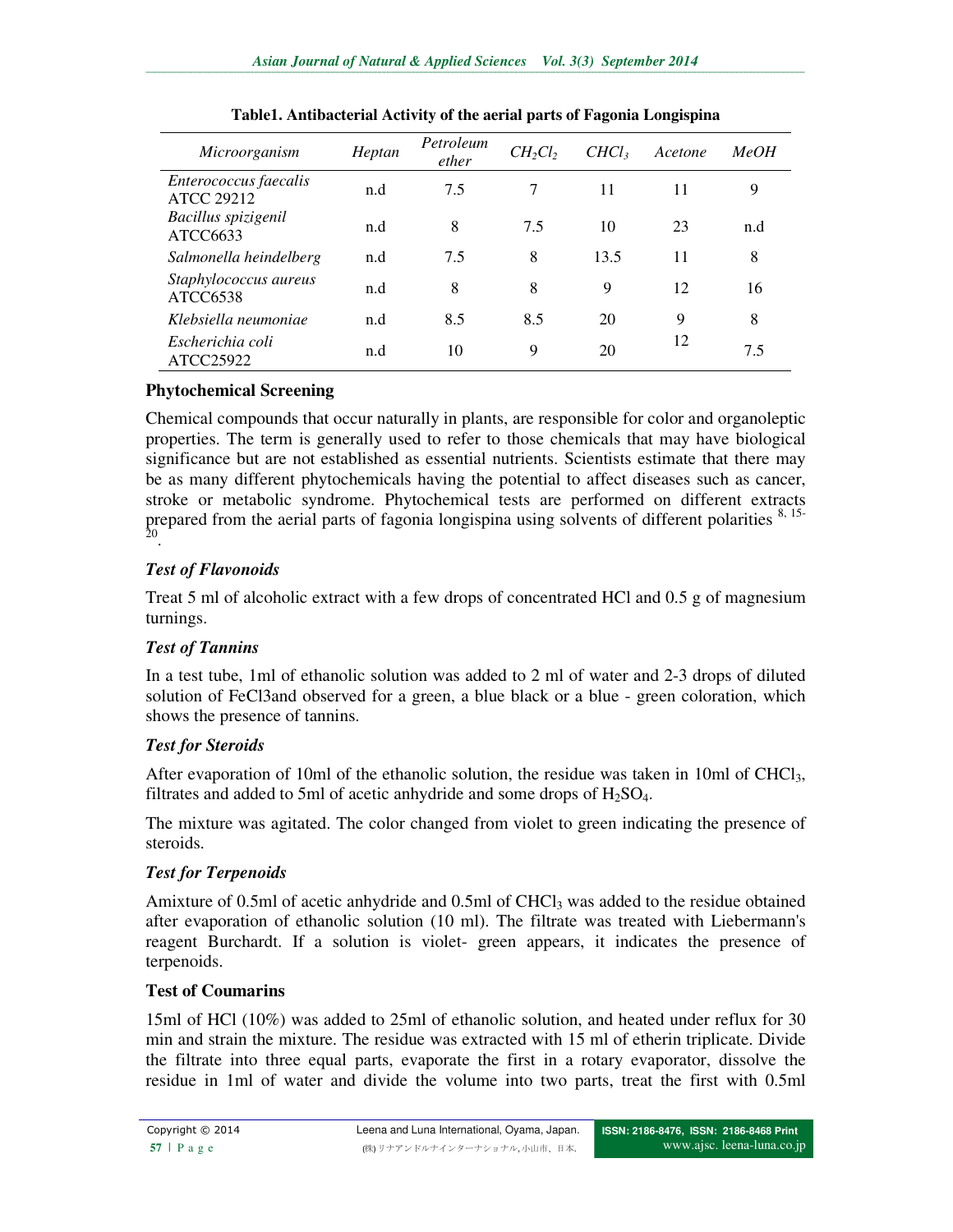NH4OH (10%), examined under ultra-violet light, fluorescence intensity indicates the presence of coumarins. The second one was used as control.

#### *Test of Anthracenosides*

8 ml of the ethereal solution was treated by extractive reagent Bornträger. A positive test is revealed by the appearance of a color ranging from bright orange - red to purple.

### *Test of Anthocyanosides*

The acidic aqueous solution was treated with NaOH. The presence of anthocyanins was confirmed by a red color at pH under 3 and blue color at a pH between 4 and 6.

### *Test of Alkaloids*

The resulting residue obtained was dissolved after evaporation of 10 ml of the ethereal solution in 1.5 ml of HCl 2 % and add 1-2 drops of Mayer or Wagner reagent. The appearance of yellowish white precipitate indicates the presence of alkaloid.

#### *Test of Saponins*

2 ml of the aqueous solution was added to a little of water and then stir in a strong way. Persistent foam confirmed the presence of saponins.

Abandon the mixture for 20 minutes and classify content saponins:

1- No foam = Negative test.2- Foam less than 1 cm = weakly positive test.3- Moss 1-2 cm = positive test.4- Foam over 2 cm = very positive test.

**Table 2. Results of phytochemical screening of aerial part of Fagonia Longispina** 

| <b>Natural Products</b>                 | Aerial part of<br>Fagonia Longispina |
|-----------------------------------------|--------------------------------------|
| Alcaloïds                               | $\pm$                                |
| Saponins                                | $\pm$                                |
| Terpenoids                              | $\pm$                                |
| <b>Tanins</b>                           | $\ddot{}$                            |
| Flavonoïds                              | $\pm$                                |
| Coumarins                               | $\pm$                                |
| Anthocyanosides                         |                                      |
| Steroids                                | $\div$                               |
| Anthracenosides                         |                                      |
| $\dot{+}$ = Present; $\dot{-}$ = Absent |                                      |

Qualitative phytochemical screening of plant aerial parts revealed the presence of steriods, coumarins, flavonoids, Saponins and Tanins. However, anthocyanosides and anthracenosides were absent.

### **Preliminary Phytochemical Screening of Various Extracts of the Aerial Part of Fagonia Longispina**

Phytochemical screening was carried out by using procedure by Kokate. All the extracts were concentrated by distilling the solvent and the extracts were dried under reduced pressure. The extracts obtained from successive solvent extraction were then subjected to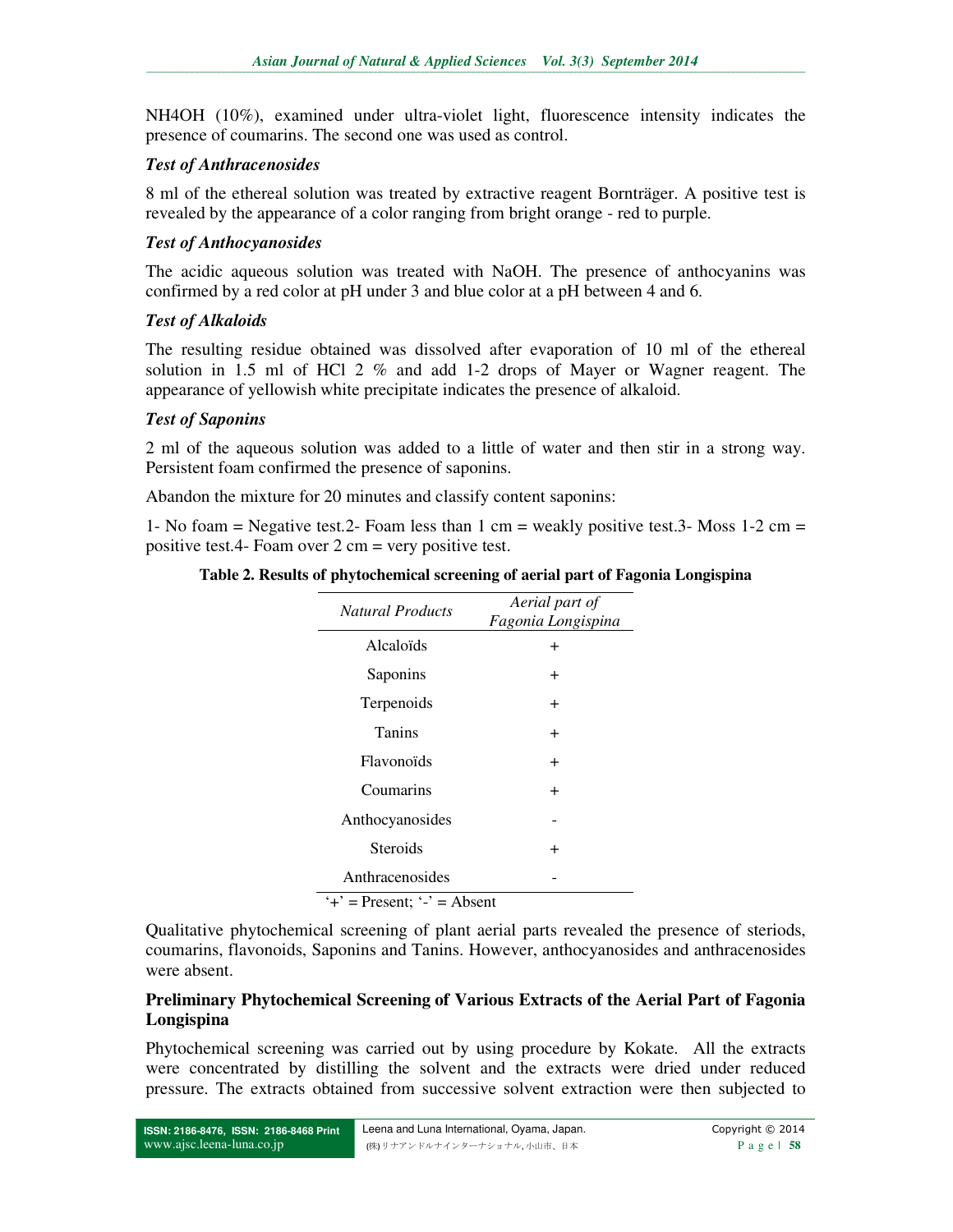various qualitative chemical tests to determine the presence of various phytoconstituents like Alkaloids, Saponins, Steroids, Coumarins, Flavonoids, Terpenoids and Tanins (Table 3).

| <b>Natural Products</b> | Extracts From Aerial Part of Fagonia Longispina |                    |                                 |           |         |        |             |
|-------------------------|-------------------------------------------------|--------------------|---------------------------------|-----------|---------|--------|-------------|
|                         | AQ                                              | Petroleum<br>ether | CH <sub>2</sub> CL <sub>2</sub> | CHCL3     | Acetone | heptan | <b>MeOH</b> |
| Alcaloids               | $+$                                             | $+$                | $+$                             | $+$       | $+$     |        | $\ddot{}$   |
| Saponins                | $+$                                             |                    |                                 | $\ddot{}$ | $+$     |        | $+$         |
| Seteroids               | $\ddot{}$                                       | $+$                | $+$                             | $+$       | $+$     | $+$    | $+$         |
| <b>Tanins</b>           | $+$                                             | $+$                | $+$                             | $+$       | $+$     |        | $+$         |
| terpenoids              | -                                               | $+$                | $+$                             | $+$       | $+$     | $+$    | $+$         |
| Cardenolids             |                                                 |                    |                                 | $+$       | $+$     |        | $+$         |
| Flavonoids              | $\ddot{}$                                       | $+$                | $+$                             | $+$       | $+$     | $+$    | $+$         |

#### **Table 3. Results of phytochemical screening of various extracts of the aerial part of Fagonia longispina**

+ : existence; - : not detected

### **Antioxidant Activity**

#### *Preparation of the Extract*

The dried powder (100g) of the aerial parts of *Fagonia lonjispina* was extracted exhaustively for 6 hours with 60% EtOH that became  $(6.5g)$  after being evaporated<sup>1</sup>.

### *DPPH Radical Scavenging Test*

The free radical scavenging activity of the ethanolic extract of *fagonia longispina* was determined by using 2, 2 Diphenyl-1-picryl hydrazyl radical (DPPH) using UV-Spectrometry at 517nm.

The DPPH solution was prepared in 95% methanol. The stock solution of the extract was also prepared in 95% methanol (2mg/2ml), which can be prepared by dissolving 2 mg of plant residue in 2 ml of methanol. Preparation of the crude extract concentrations: From the stock solution, different concentrations of the extract were prepared (0.5, 0.27, 0.125, 0.0625, 0.0312, and 0.0150). 2ml of DPPH was added to each dilution. The reading of absorbance was done after 30 min at 517nm using methanol as white. To prepare the positive control; 4 mg of ascorbic acid is dissolved in 4 ml of methanol. From the stock solution, different concentrations of the extract were prepared (0.5, 0.27, 0.135, 0.0625, 0.0312, and 0.0150). Ascorbic acid was used as standard, 95% methanol was used as blank. All the tests were performed in triplicate to avoid test error. % scavenging of the DPPH free radical was measured using following equation<sup>22-26</sup>.

% of DPPH radical scavenging =(Absorbance of control – Absorbance of test Sample) x 100(Absorbance of control)

After the measurement and calculation of %DPPH the results are recorded in the following charts (figure 3, figure 4).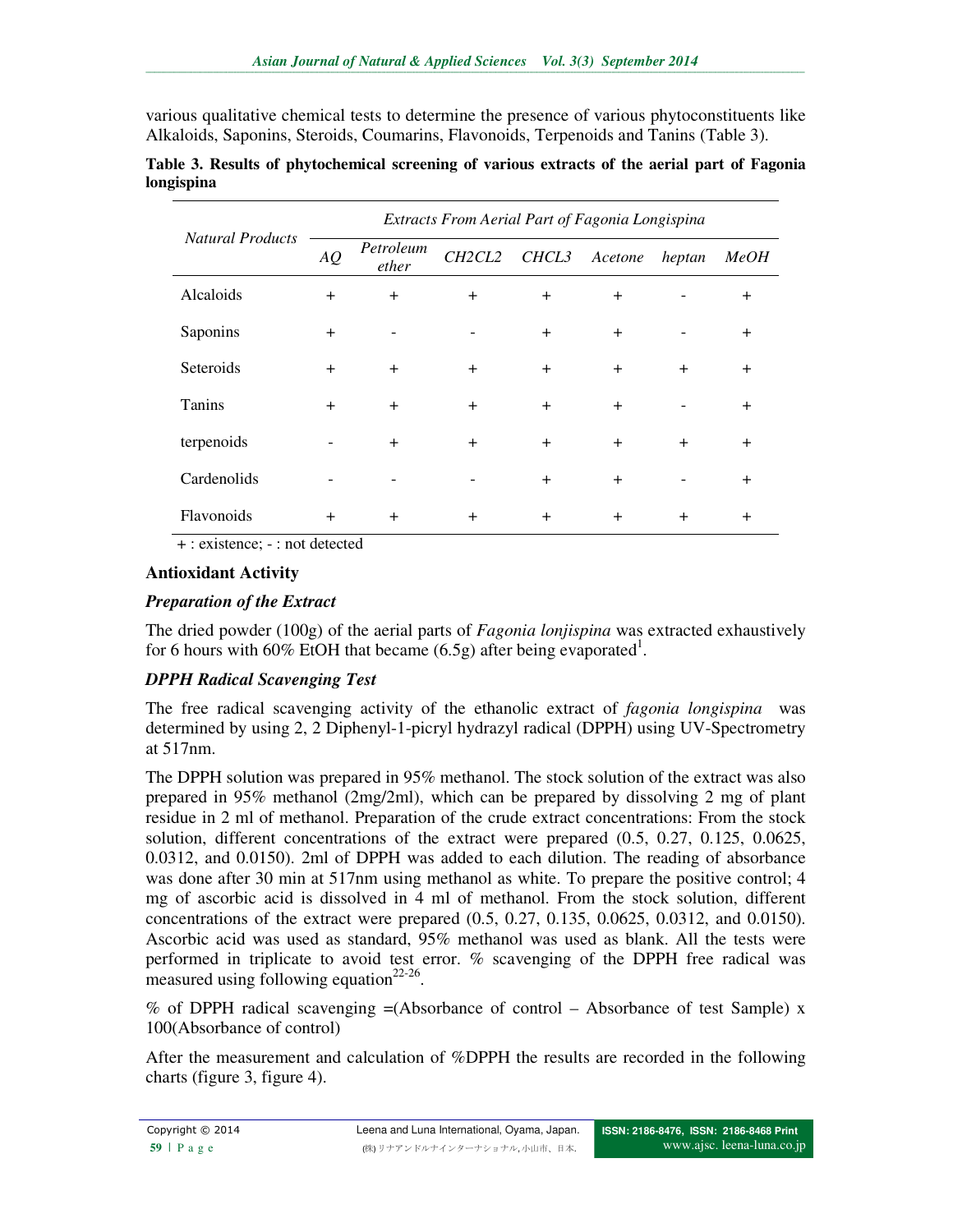

Figure 4. DPPH radicals scavenging activity of Ethanolic extracts of the aerial parts of Fagonia longispina



Figure 5. DPPH radicals scavenging activity of Ascorbic acid extracts of the aerial parsts of *Fagonia longispina*

The IC50 values determined in mg / ml expressing effective concentration of the antioxidant extract necessary for trapping and the 50 mole% of DPPH dissolved in methanol (Table 4).

**Table 4. Antioxidant test result of expressing the 50% effective concentration in mg / ml** 

| EEEextract<br>/Standart | % of DPPH radical<br>scavenging (IC50) |
|-------------------------|----------------------------------------|
| Ethanolic               | $0.22 \pm 0.0075$                      |
| Ascorbic acid           | $024+0.0085$                           |

#### **RESULT AND DISCUSSION**

The DPPH test showed the ability of the test compound to act as a free radical scavenger. DPPH assay method is based on the ability of 1, 1-diphenyl-2-picrylhydrazyl (DPPH), a stable free radical, to decolorize in the presence of antioxidants. DPPH, a protonated radical, has characteristic absorbance maximal at 517 nm, which decreases with the scavenging of the proton radical. This property has been widely used to evaluate the free radical scavenging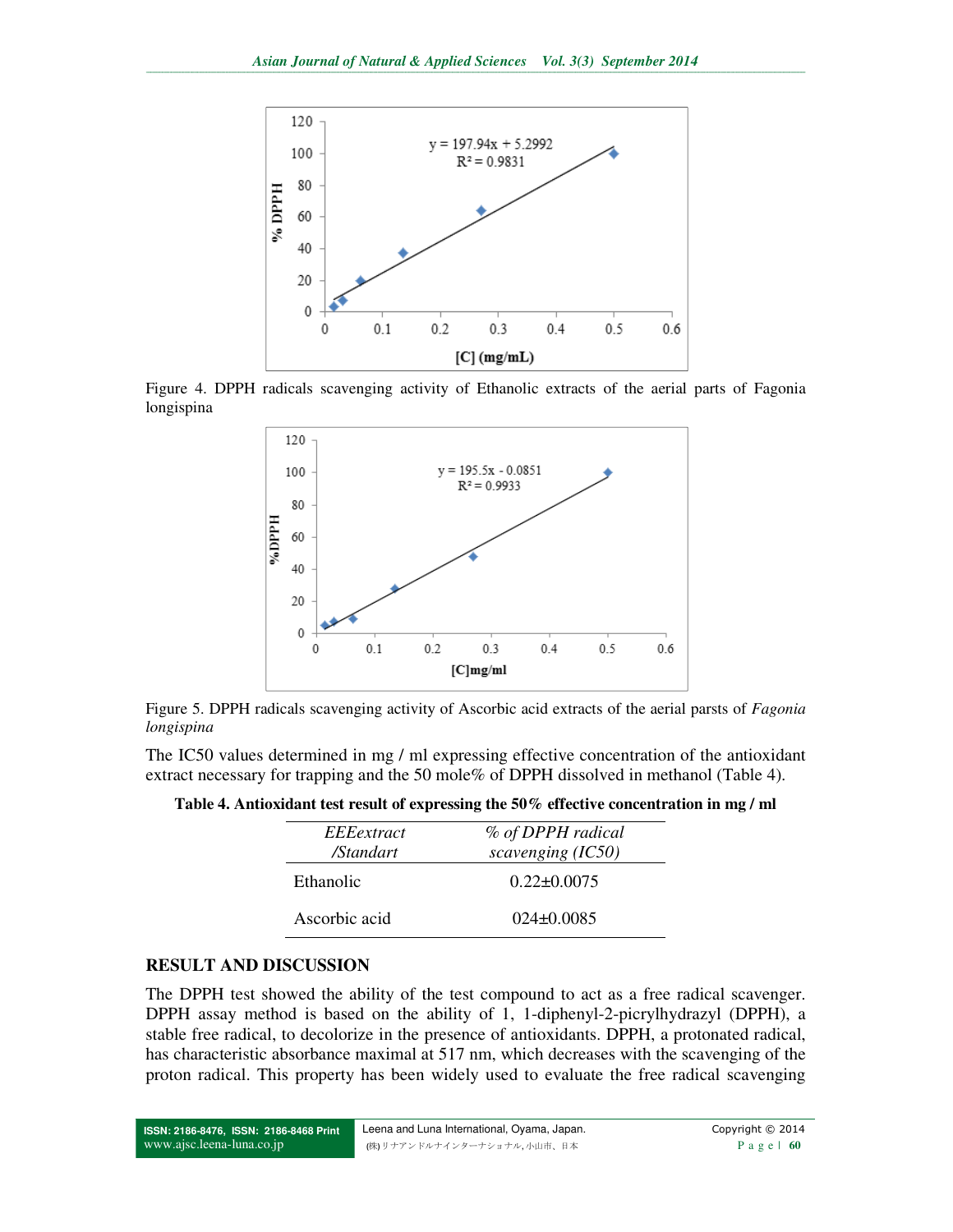effect of natural antioxidants. When DPPH radical is scavenged, the color of the reaction mixture changes from purple to yellow with decreasing of absorbance at wavelength 517nm. In this analysis, the scavenging activity of ethanolic extract was similar to that of Ascorbic acid. The DPPH radical scavenging activity of ascorbic acid and Ethanolic extract, increased in a dose-dependent manner. At a concentration of ethanolic extract from the aerial parts of fagonia *longispina* and standard Ascorbic acid showed 0.22mg/ml and 0.24 mg/ml antioxidant activity respectively by DPPH radicals scavenging assay.

In this study, we demonstrate that the antioxidant activity of the aerial parts of *fagonia longispina* have the most efficient free radical scavenger by the lowest Ic50 value.

The DPPH scavenging capacity of the ethanolic extract  $(IC50= 0.22 \pm 0.0075 \text{ mg/ml})$  is compared with the known antioxidant substances such as ascorbic acid ( $IC50= 0.24\pm0.00081$ ) mg/ml) that has been shown to possess DPPH radical scavenging convergent activity.

The observation of the convergent activity was proved by our former scientific research<sup>1</sup> through which we confirmed the existence of bioactive chemicals: Ethyl Palmitate, Phenol2,6-bis (1,1-dimethylethyl)-4-methyl, n-Hexadecaonoic acid and 9,12,15- Octadecatrienoic acid,  $(Z, Z, Z)$ . In another research<sup>21</sup> it was discovered that these compounds had antimicrobial, antioxidant, anticancer activities. Consequently, our present study concludes that ethanolic extract of the aerial parts of *fagonia longispina* is good source for natural antioxidants.

## **CONCLUSION**

*Fagonia longipina* is a plant traditionally used as a preventive for cancer and for the treatment of inflammation, prepared by decoction in water. .Qualitative phytochemical screening of plant aerial parts revealed the presence of steriods, terpenoids, coumarins, flavonoids, Saponins and Tanins. The plant under investigation can be a potential source of useful drugs. In addition the antimicrobial antioxidant activities study of the aerial part of the plant showed that it has a biological efficiency for different extracts.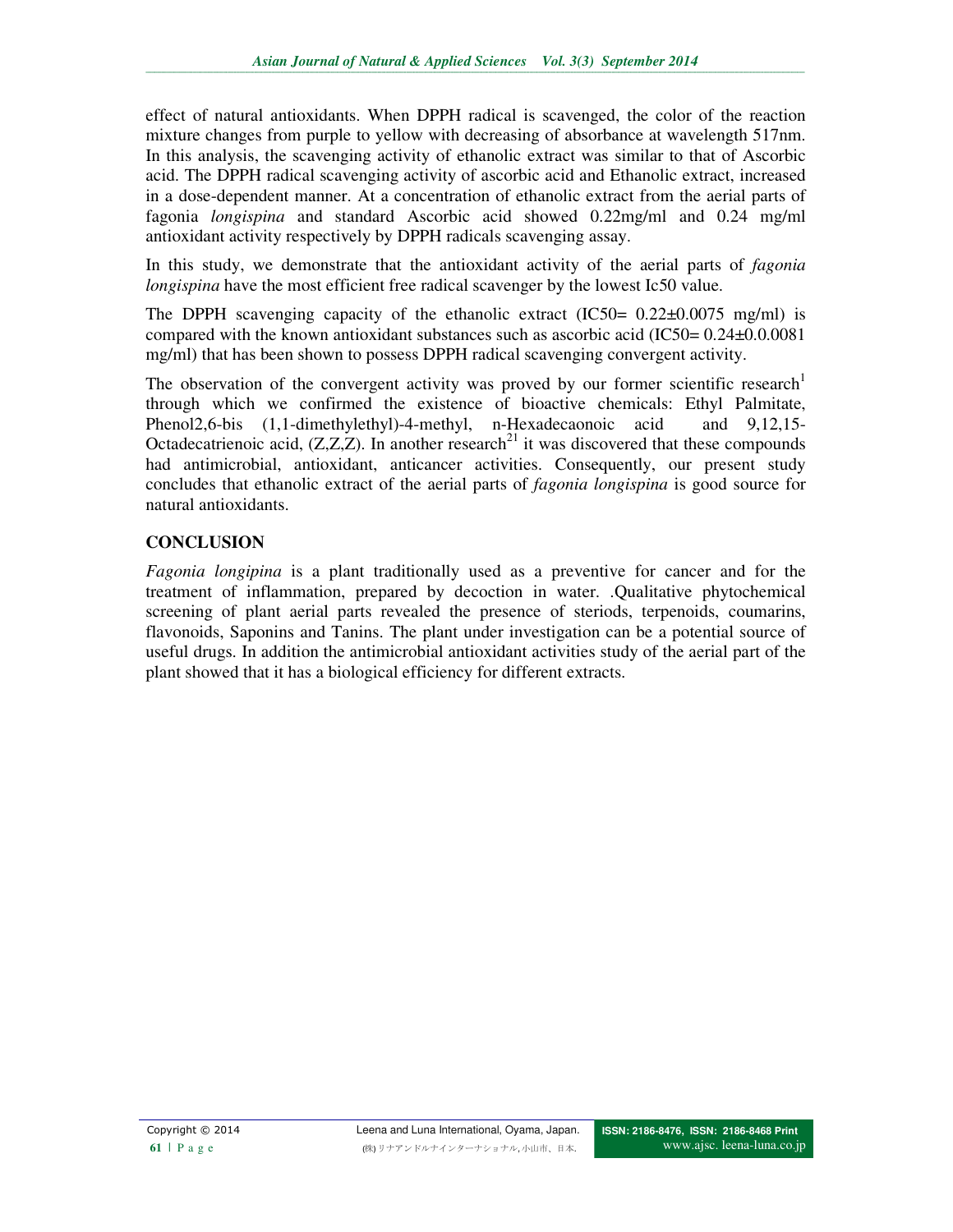#### **REFERENCES**

- [1] Hamidi et al. (2012). MS analysis of ethanol extract from the aerial parts of Fagonia Longispina (family Zygophyllaceae). *Asian Journal of Natural & Applied Sciences, 1*(2), 136-142.
- [2] Chopra et al. (1956). *Glossary of Indian Medicinal Plants.* New Delhi: CSIR
- [3] Quezel, P., & Sant, S. (1962). New flora of Algeria and southern desert regions tome. 2nd Edition @ Volumes, Paris: National Centre for Scientific Research.
- [4] Ozenda, P. (1983). *Flore du Shara* (2nd ed.). Paris: CNRS.
- [5] Chopra, R. N., Nayar, S. L., Chopra, I. C. (1956). *Glossary of Indian Medicinal Plants*. New Delhi: CSIR.
- [6] Maire, R. (1960). Flora of North Africa: Morocco, Algeria, Tunisia, Tripolitaine, *Cyrenaique and Sahara. The Knight, Paris, 6*, p. 394
- [7] Killian, C. (). *Anabasis aretioides Coss,et Moq, endémique du Sud Oranai.* Travail du laboratoite de biologie saharienne de la Faculté des Sciences d'Alger à Beni Ounif n°11. p 423-436.
- [8] Praveen et al. (2010). Screening of antioxidant activity, total phenolics and GC-MS study of Vitex negundo. *African journal of Biochemistry, 4*(7), 191-195.
- [9] Ziane et al. (2013). Ethnopharmacology and phytochemical screening of bioactive extracts of limoniastrum feei (plombagenaceae). *Asian Journal of Natural & Applied Sciences, 2*(1), 5-9.
- [10] Djellouli et al. (2013). Ethnopharmacological and phytoPhytochemical screening of three plants (Asteraceae family) from the region of south west Algeria. *Asian Journal of Natural & Applied Sciences, 2*(2), 59-65.
- [11] Cruickshank, R. (1968). *Medical microbiology: a guide to diagnostic and control of infection* (11<sup>th</sup> ed.). Edinburgh and London: E. & S. Livingston Ltd.
- [12] Bauer AW, Kirby WMM, Sherries JC, Truck M. (1966). Antibiotic susceptibility testing by a standardized single disk method. *Am J Clin Pathol., 45*(4), 493-496.
- [13] Ashraf, M., Rachid, S., Bibi, S., and Anjum, R. (2000). *Pakistan Journal of Biological Sciences.*
- [14] Rahman et al. (1999). *Mannual of Bioassay Tecniues for Natural Product Research*. Amsterdam: Harward Academic Press.
- [15] Reichelt, J. L., & Borowitzka, M. A. (1984). Antimicrobial activity from marine algae: Result of a large screening programme. *Hydrobiol., 1*(116/117), 158-168.
- [16] Ziane et al. (2012). Phytochemical screening of bioactive extracts of limoniastrum feei, International Congress on Aromatic and Medicinal Plants CIPAMSidi Bel-Abbes, Algeria.
- [17] Harborne, J. B. (1984). *Phytochemical methods* (2nd ed.). London; New York: Chapman and Hall.
- [18] Belmekki, N., Bendimerad, N., Seladji, M. (2012). Phytochemical constituents of some Algerian medicinal plants. *J. Nat. Prod. Plant Resour., 2*(5), 558-562.